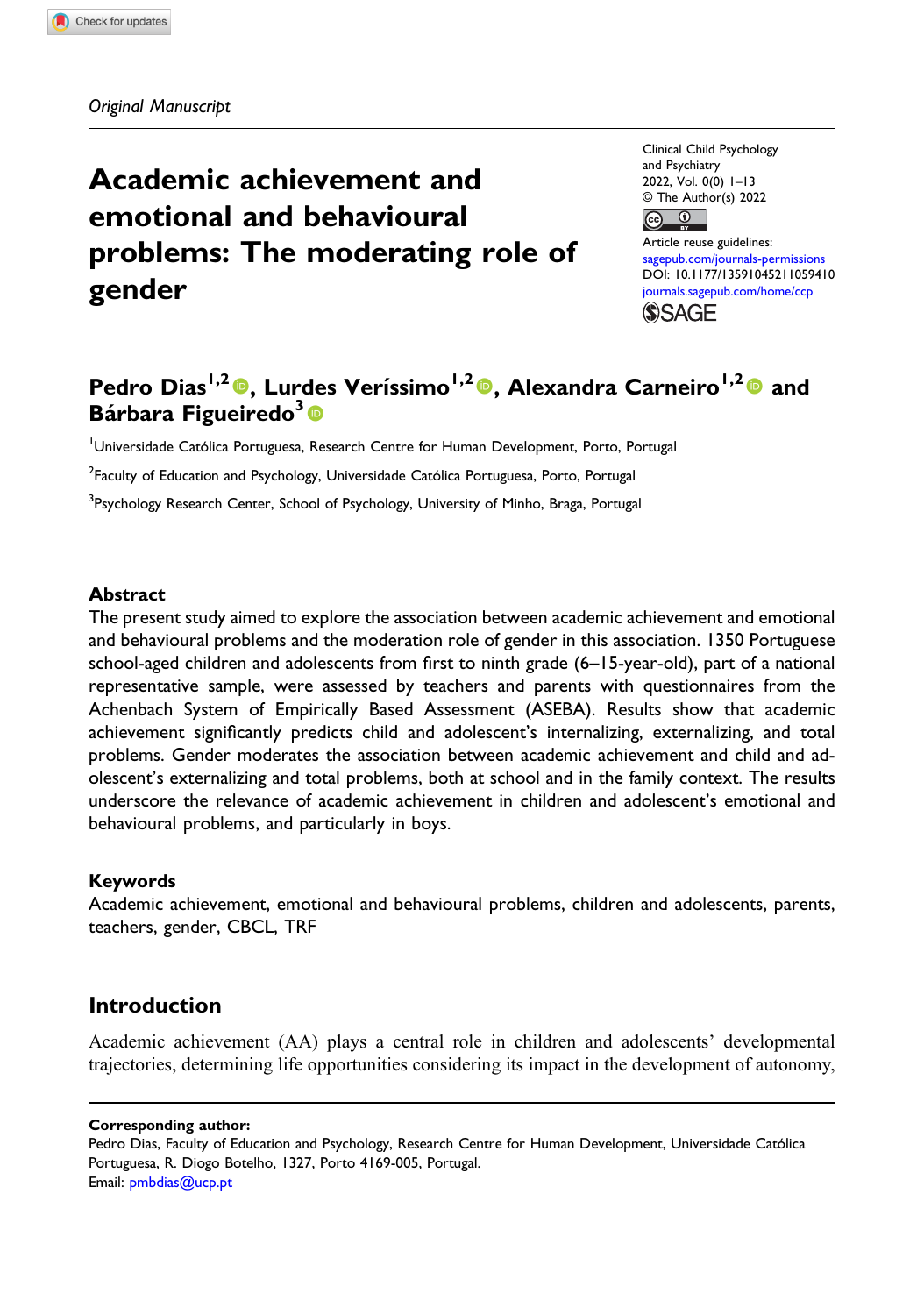relatedness and competence [\(Ryan & Deci, 2009;](#page-11-0) [Steinmayr et al., 2016\)](#page-11-1). Emotional and Behavioural Problems (EBPs) have received particular attention in the AA literature over the last decades, since between 10 and 50% of school-aged children with externalizing behaviours present low AA [\(Hinshaw, 1992\)](#page-10-0).

The association between AA and emotional (internalizing problems—IP) and behavioural (externalizing problems—EP) problems has been conceptualized through two competing perspectives. On the one hand, several authors have highlighted the role of EBP in AA, assuming that difficulties in self-regulated behaviour and emotions contribute to impaired performance at school (e.g. [Brennan et al., 2012](#page-10-1); [McLeod et al., 2012;](#page-11-2) [Saleem & Mahmood, 2012](#page-11-3); [Sijtsema et al., 2014](#page-11-4)). On the other hand, with less prominence, some authors focused on low AA as one possible cause of EBP in children and adolescents (e.g. [Verboom et al., 2014;](#page-11-5) [Zimmermann et al., 2013](#page-12-0)). This perspective, labelled by [Moilanen et al. \(2010\)](#page-11-6) as the academic incompetence hypothesis, suggests that early problems in academic performance could prompt or exacerbate internalizing or externalizing symptoms.

### Influence of emotional and behavioural problems on academic achievement

Several studies support the influence of EBP on children and adolescents' AA [\(Jaycox et al., 2009](#page-10-2); [McLeod et al., 2012;](#page-11-2) [Roeser et al., 1998;](#page-11-7) [Sijtsema et al., 2014](#page-11-4)). Adolescents with high levels of depression, attention problems and delinquency score usually lower on standardized achievement tests [\(Roeser, et al., 1998](#page-11-7)). The negative effects of depressive symptoms lead to a decline in school results and overall poor academic performance ([Jaycox et al., 2009\)](#page-10-2). Attention problems, delinquency and substance abuse are also strongly associated with low AA, and youth who experienced two or more problems had lower AA than youth who experienced only one problem ([McLeod et al.,](#page-11-2) [2012](#page-11-2)). [Sijtsema et al. \(2014\)](#page-11-4) found that the strongest predictor of poor academic performance in primary and secondary school, adjusting for comorbidity, was attention problems, as reported by parents and teachers. The same study revealed that all EP were negatively associated with academic performance, except for self-reported conduct problems in primary school aged females. Differences were found in the explained variance of academic performance based on the informant: Most variance was explained by teachers' reports of psychopathology (36.8%), followed by parents' reports (16.0%) and children's reports (2.4%) ([Sijtsema et al., 2014](#page-11-4)).

### Influence of academic achievement on emotional and behavioural problems

Research has also focused the inverse process, considering the influence of low AA on EBP. The competency-based model of depression describes the mechanism underlying the relationship between poor performance in several domains of functioning and depressive problems ([Cole, 1991](#page-10-3)). This model emphasizes that children who perform poorly in one or more functioning domains, such as the academic domain, may receive negative feedback from others, promoting negative selfperception and subsequently triggering depressive problems. [Verboom et al. \(2014\)](#page-11-5) concluded that, regardless of gender, there is a considerable stability in the association between depressive and academic problems over time. In the same longitudinal study, lower academic performance was correlated with higher levels of depressive problems and a decrease in academic performance was associated with an increase in depressive problems. In addition, several studies have found that high levels of academic performance can protect against depressive problems (e.g. [Lazaratou et al., 2010](#page-11-8); [Qin et al., 2021](#page-11-9)).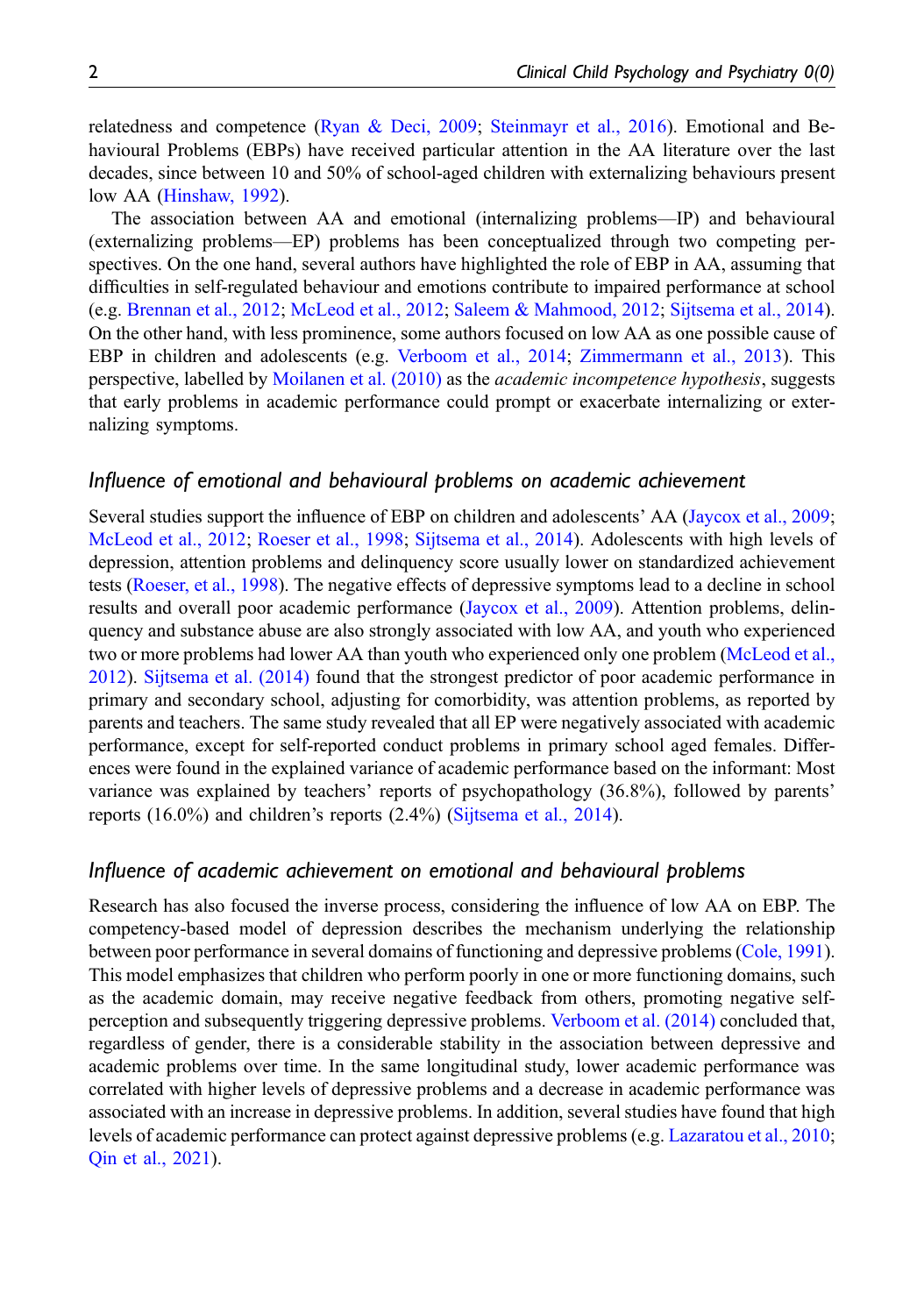Considering EP, [Miles and Stipek \(2006\)](#page-11-10) concluded that poor AA predicts aggressive behaviour. When children or adolescents repeatedly face an inability to achieve valued academic goals, they may become unhappy or annoyed, leading to the emergency of EP. The negative feedback of poor grades may be a powerful agent that, however, does not decrease children or adolescents' behaviour problems, and instead seems to lead to an exacerbation of these problems ([Zimmermann et al.,](#page-12-0) [2013](#page-12-0)). This longitudinal study also emphasized that school grades consistently predicted more severe subsequent EP over time ([Zimmermann et al., 2013\)](#page-12-0).

Despite many years of research, empirical evidence on the association between EBP and AA is limited (e.g. [Kulkarni et al., 2020\)](#page-11-11), and few studies have considered: (1) multiple problems simultaneously, which may produce biased estimates ([Sijtsema et al., 2014](#page-11-4)), (2) informant-specific associations between EBP and school functioning ([Sijtsema et al., 2014\)](#page-11-4), and (3) AA as a predictor of EBP ([Verboom et al., 2014](#page-11-5)); (4) the role of gender in the association between AA and EBP (e.g. [Moilanen et al., 2010](#page-11-6)). Additionally, as much as we know, no study has addressed the association between children and adolescents EBP and AA or the reverse, in the Portuguese context.

Using a representative sample of Portuguese school-aged children and adolescents, the present study aimed to explore the association between AA and EBP, assessed by teachers and parents. Under a developmental psychopathology approach, the moderation role of gender was also considered in this association. Gender differences have being consistently reported in child psychopathology literature (e.g. [Lazaratou et al., 2010](#page-11-8); [Rutter & Sroufe, 2000;](#page-11-12) [Somers et al., 2020\)](#page-11-13). In a study involving participants from 44 societies (including Portugal), with data from more than 60,000 children and adolescents assessed with the Child Behavior Checklist (CBCL) and more than 37,000 children and adolescents assessed with the Teacher Report Form (TRF), authors found gender effects on both the CBCL and TRF. However, girls tended to present higher scores than boys on Internalizing, whereas boys tended to have higher scores than girls on EP across the two instruments [\(Rescorla et al., 2012\)](#page-11-14).

### Method

### Participants

The study included 1350 children and adolescents (47.4% female) with a mean age of 10.06 years  $(SD = 2.83$ , range 6–15 years). Participants attended public and private schools, from first to ninth grade. This sample was drawn from a larger study examining the assessment of psychopathology and the validation of the ASEBA preschool and school-age forms among Portuguese children and adolescents aged between 1- $\frac{1}{2}$  and 18 years (nationally representative sample;  $N = 3437$ ) (cf. [Achenbach, et al., 2014](#page-10-4)). The measures were mostly responded by mothers (77.4%), but also by fathers (16.3%) or other relatives (6.3%). Family SES ranged from low to high ( $M = 2.96$ ;  $SD = 1.30$ ), based on father's profession (using an adaptation of Graffar's five-point scale; [Amaro, 2001\)](#page-10-5). Fathers' age ranged from 23 to 74 years ( $M = 41.73$ ;  $SD = 6.26$ ). Mothers' age ranged from 21 to 73 years ( $M =$  $39.38$ ;  $SD = 5.78$ ). TRF was responded by the teacher responsible for the student's class. On average, teachers reported knowing the student for 8.08 months  $(SD = 8.30)$  and stated that they knew them well (M = 2.17;  $SD = .58$ , on a 3-point scale ranging from 1 – not well – to 3 – very well).

### Measures

Achenbach System of Empirically Based Assessment – Child Behavior Checklist 6–18 (ASEBA-CBCL; [Achenbach, et al., 2014](#page-10-4)). The CBCL consists of 118 items that describe behavioural and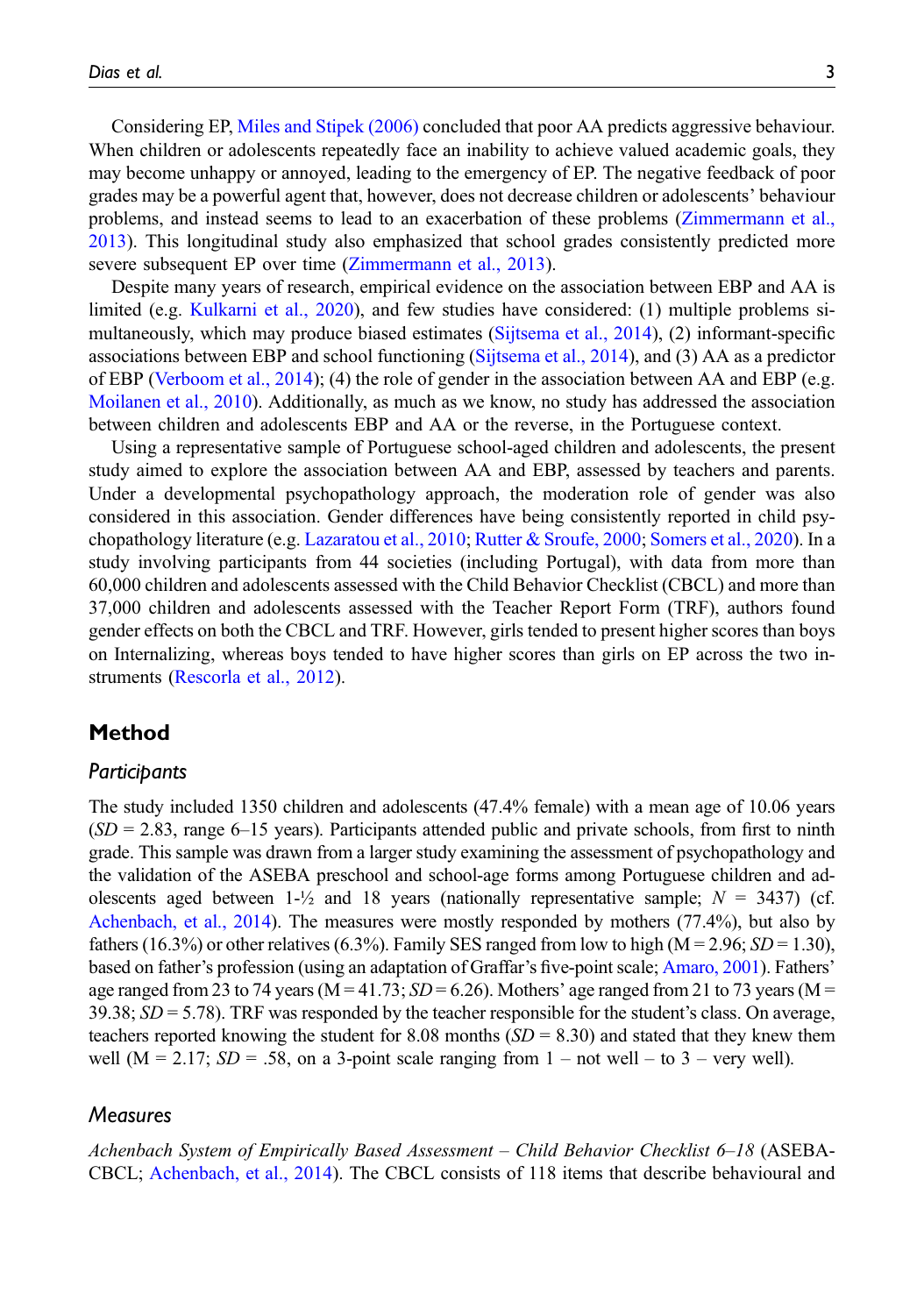emotional problems in children and adolescents aged between 6 and 18 years. Parents are requested to rate child's functioning in the last 6 months using a Likert scale anchored with the descriptors: 0 (not true), 1 (somehow or sometimes true) and 2 (very true or often true).

Achenbach System of Empirically Based Assessment – Teacher Report Form (ASEBA-TRF; [Achenbach, et al., 2014\)](#page-10-4). Teachers are requested to rate children and adolescents based on their functioning in the last 2 months, using a Likert scale anchored with the descriptors: 0 (not true), 1 (somehow or sometimes true) and 2 (very true or often true). TRF also collects information on child's and adolescent's academic achievement on a scale ranging from 1 (very low than expected level) to 5 (much higher than expected level).

Ninety-three of both instruments' items are similar (e.g. cries a lot; fearful; argues a lot). In the CBCL, the remaining items are related to behaviour at home (e.g. nightmares; drinks alcohol), and, in the TRF, the remaining items are related to behaviour in school (e.g. difficulty following instructions, cause disturbances among peers).

Both CBCL and TRF provide information on internalizing and EP, based on lower-level empirically based syndromes. IP score includes three syndrome scales: anxious/depressed, withdrawn/ depressed, and somatic complaints. EP score includes two syndrome scales: rule-breaking behaviour and aggressive behaviour. Total problems (TP) score includes, in addition to internalizing and EP, results from three other syndrome scales (social problems, thought problems and attention problems) and other problems.

Psychometric properties of CBCL and TRF were assessed, in the larger validation study, through confirmatory factor analysis, internal consistency analysis (Cronbach's Alpha) and group difference analysis (clinical vs. non-clinical samples). The psychometric analyses support the use of the Portuguese version of these instruments, presenting adequate validity and reliability [\(Achenbach](#page-10-4) [et al., 2014](#page-10-4)). In the Portuguese normative sample of children aged between 6 and 18 years old, alpha coefficients were adequate (CBCL: IP  $\alpha$  = .85, EP  $\alpha$  = .88, and TP  $\alpha$  = .96; TRF: IP  $\alpha$  = .83, EP  $\alpha$  = .91, and TP  $\alpha$  = .95). Confirmatory factor analysis supported the original factor structure of these instruments for the Portuguese sample [\(Achenbach, et al., 2014\)](#page-10-4).

### Procedures

The data collection procedure complied with legal and ethical requirements (authorizations from the Ministry of Education and Data Protection Authority in Portugal were obtained). Schools were contacted and authorization was given by the direction/pedagogical boards of schools. Parents of randomly selected children and adolescents received information about the study goals as well as the procedures, and written consent was obtained. Parents who gave consent received the CBCL and returned the instrument by mail. TRF were responded by teachers who spent more time with the children; responses were sent to the research team by mail. Participants' anonymity was assured by using codes for each participant, previously assigned to the envelopes and questionnaires.

### Analytic strategy

All analyses were performed using SPSS 24.0 ([IBM Corp, 2013](#page-10-6)). Children were excluded if ratings were missing for more than eight problem items on CBCL or TRF, as recommended by [Achenbach](#page-10-4) [et al. \(2014\)](#page-10-4); in the remaining participants, the missing items were replaced by mean. Considering the sample size, the number of participants with eight or more items missing was residual (CBCL,  $N = 1$ ; TRF,  $N = 0$ ).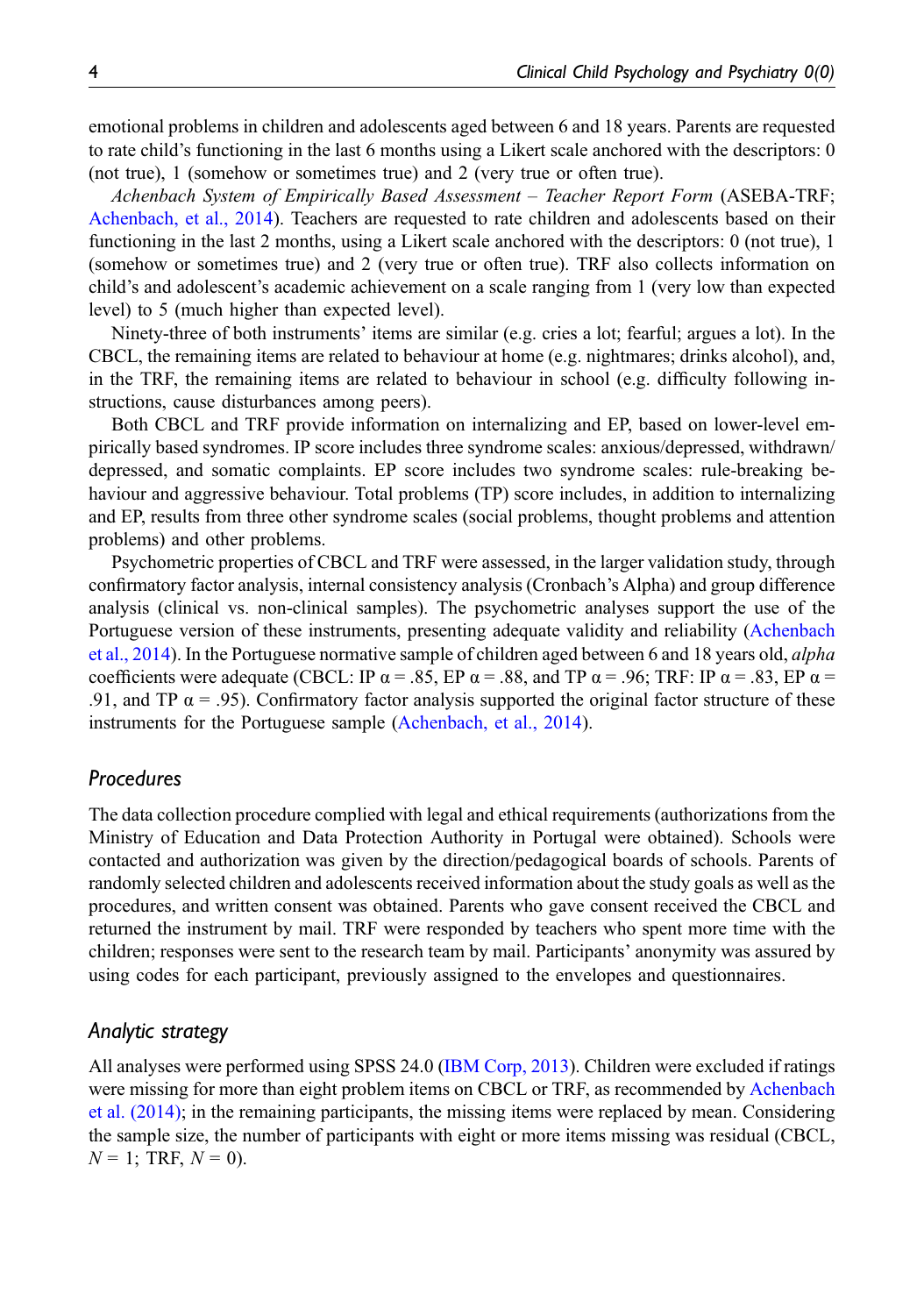AA was calculated based on TRF's information. The mean of the main three school subjects (e.g. Portuguese, Mathematics, Sciences) was calculated for each child or adolescent, based on the fivepoint scale ( $M = 3.41$ ;  $SD = .88$ ).

The association between AA and EBP was examined using Pearson correlations and the association between gender and EBP was examined with point-biserial correlations. Multiple linear regressions were carried out. In order to examine the individual contribution of AA on emotional and behavioural functioning, while controlling for child gender, the  $R<sup>2</sup>$  change was calculated. Finally, and to examine the role of gender as a moderator of the relation between AA and EBP, model 3 PROCESS macro, a computational tool for SPSS ([Hayes, 2013\)](#page-10-7) was used.

### **Results**

### Association between academic achievement and internalizing, externalizing and total problems

Academic achievement was negatively correlated to parents' and teachers' reported internalizing, externalizing and TP in children and adolescents (see [Table 1](#page-4-0)). Regarding gender, boys tend to present higher scores in externalizing and TP assessed by parents and by teachers (see [Table 1](#page-4-0)).

### The contribution of gender and academic achievement to internalizing, externalizing and total problems

Regarding parents' reports, gender predicted externalizing and TP. In both cases, gender explains 1% of the total variance. However, when AA is added to the model, it predicts internalizing, externalizing and TP. These results indicate that AA is a predictor of interest to understand EBP, given that, for IP, it adds 1% to the explained variance in EBP, and it also adds 3% to the explained variance for EP and 5% for TP assessed by parents (see [Table 2\)](#page-5-0).

In the case of teachers, results were very similar to those that were found to parents reports of EBP. Gender predicted EP and TP. In both cases, gender explains 3% of the total variance of these problems. When AA is added to the model, it predicts IP, EP and TP. These results indicate that AA is a predictor that contributes significantly to explain IP because it adds 1% to the explained variance of the model, adds 5% to explain EP and 11% to explain TP assessed by teachers (see [Table 2](#page-5-0)).

|              |               | AA           | Gender (r <sub>pb</sub> ) |
|--------------|---------------|--------------|---------------------------|
|              |               | Total sample | Total sample              |
| ASEBA scales |               |              |                           |
| <b>CBCL</b>  | Internalizing | $-.11**$     | .02                       |
|              | Externalizing | $-.17**$     | $-.07**$                  |
|              | Total         | $-.22**$     | $-.09**$                  |
| <b>TRF</b>   | Internalizing | $-.09**$     | 0۱.                       |
|              | Externalizing | $-.24**$     | $-.17**$                  |
|              | Total         | $-.34**$     | $-.16**$                  |

Table 1. Correlation between ASEBA scales and academic achievement  $(N = 1350)$ .

<span id="page-4-0"></span> $*_{p}$  < .050,  $*_{p}$  < .010.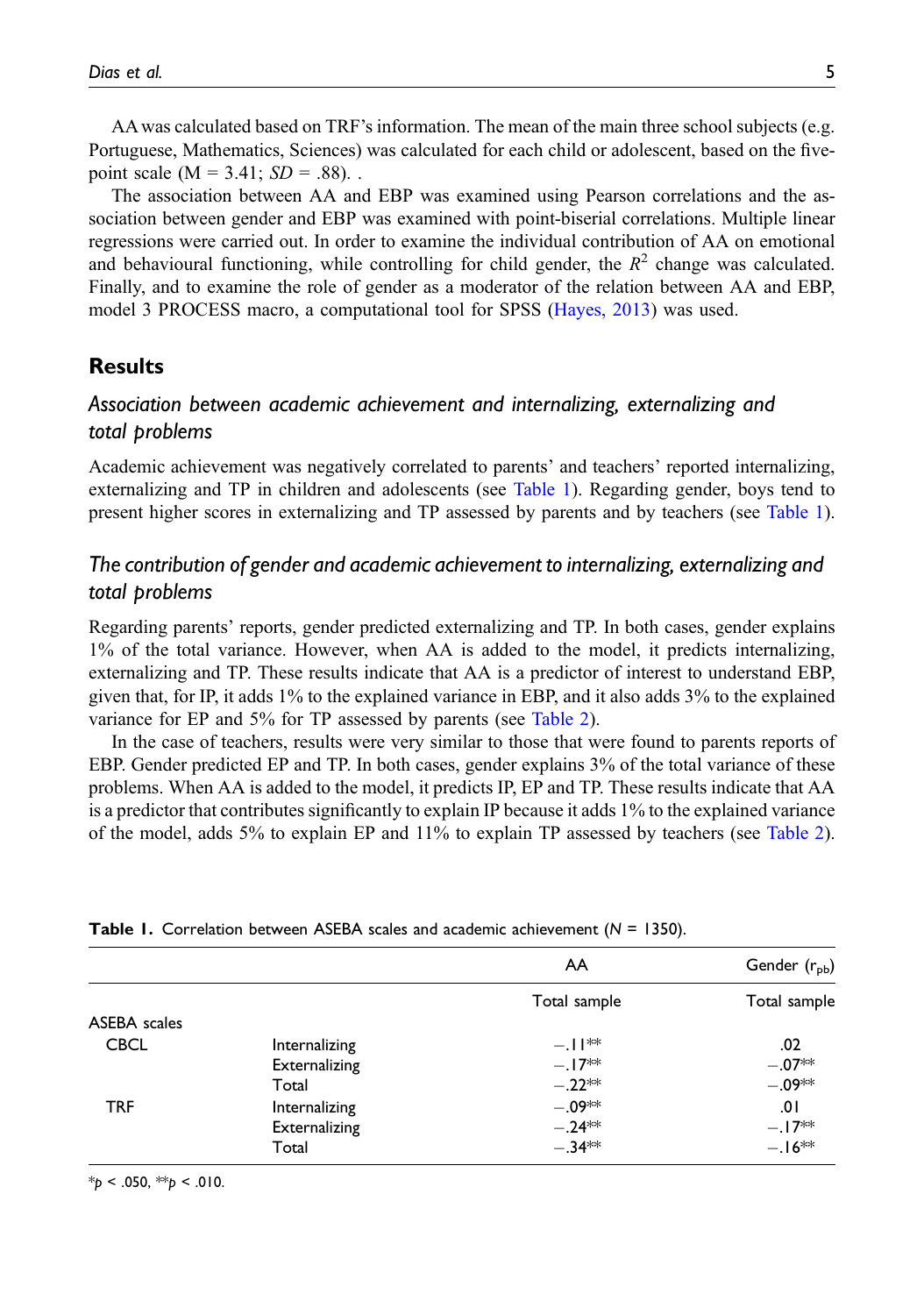<span id="page-5-0"></span>

| Table 2. Predictors of internalizing, externalizing and total problems in CBCL and in TRF. |                  |             |                       |                                |                      |                    |                  |               |             |                                                      |                      |        |               |
|--------------------------------------------------------------------------------------------|------------------|-------------|-----------------------|--------------------------------|----------------------|--------------------|------------------|---------------|-------------|------------------------------------------------------|----------------------|--------|---------------|
|                                                                                            |                  |             |                       |                                | CBCL                 |                    |                  |               |             |                                                      | TRF                  |        |               |
|                                                                                            |                  | $\mathbf l$ |                       | 5                              |                      | 52                 | щ                |               |             | 52                                                   |                      | 52     | щ             |
|                                                                                            |                  | ≏           | ⊢                     | (adj)                          | F ( <del>d</del> f)  | Change             | Change           | ≏             | پ           | (adj)                                                | F ( <del>d</del> )   | Change | Change        |
| Internalizing<br>problems                                                                  | Step             |             |                       |                                |                      |                    |                  |               |             |                                                      |                      |        |               |
|                                                                                            | Gender           | 23          | ę,                    | $8\overline{6}$                | (1349)               | S                  | 47               |               | ą.          | $8\overline{6}$                                      | .16(1349)            | S      | $\frac{8}{1}$ |
|                                                                                            | Gender<br>Step 2 | 28          | æ.                    |                                |                      |                    | $17.05***$       | $\frac{5}{1}$ | 57          |                                                      |                      |        | $20.89***$    |
|                                                                                            |                  |             |                       | $\overline{a}$                 | $\frac{616}{(1349)}$ | $\overline{\circ}$ |                  |               |             | $\overline{5}$                                       | (1349)               | ē      |               |
|                                                                                            | ₹                | $-77$       | $-4.13***$            |                                |                      |                    |                  | $19 -$        | $-4.57***$  |                                                      |                      |        |               |
| Externalizing<br>problems                                                                  | Step 1           |             |                       |                                |                      |                    |                  |               |             |                                                      |                      |        |               |
|                                                                                            | Gender           | $-1.09$     | $-3.36***$            | $\overline{a}$                 | $(1.31***$<br>(1349) | $\overline{\circ}$ | $11.31***$       | $-1.89$       | $-6.18***$  | $\overset{\circ}{\text{G}}\overset{\circ}{\text{G}}$ | $38.13***$<br>(1349) | CO.    | 38.13***      |
|                                                                                            | Step 2           |             |                       |                                |                      |                    |                  |               |             |                                                      |                      |        |               |
|                                                                                            | Gender           | $-1.01$     | $-3.17$ <sup>**</sup> | $\vec{x} \, \widehat{\vec{x}}$ | $30.06***$<br>(1349) | C,                 | 48.41 ***        | $-1.80$       | $-6.02***$  | e ë                                                  | 53.48***<br>(1349)   | 50     | 66.96***      |
|                                                                                            | ₹                | $-1.25$     | $-6.96***$            |                                |                      |                    |                  | $-1.38$       | $-8.18***$  |                                                      |                      |        |               |
| Total problems                                                                             | Step 1           |             |                       |                                |                      |                    |                  |               |             |                                                      |                      |        |               |
|                                                                                            | Gender           | $-2.68$     | $-2.69**$             | $\overline{a}$                 | 7.22**<br>(1349)     | S                  | $\sum_{i=1}^{N}$ | $-5.46$       | $-6.03***$  | $\ddot{a}$                                           | 36.30***<br>(1349)   | CO.    | $.36.30***$   |
|                                                                                            | Step 2           |             |                       |                                |                      |                    |                  |               |             |                                                      |                      |        |               |
|                                                                                            | Gender           | $-2.38$     | $-2.45*$              | 860                            | $39.16***$<br>(1349) | 50                 | 70.74***         | $-5.06$       | $-5.92***$  | (13)<br>$\vec{r}$                                    | $05.81***$<br>(1349) | Ξ      | $170.75***$   |
|                                                                                            | ₹                | $-4.63$     | $-8.41***$            |                                |                      |                    |                  | $-6.32$       | $-13.07$ ** |                                                      |                      |        |               |
| $4p \leq .05$ ; $44p \leq .01$ ; $444p \leq .001$ .                                        |                  |             |                       |                                |                      |                    |                  |               |             |                                                      |                      |        |               |

**Hip TRE CBC** <u>ي</u> ے<br>ملہ  $\overline{1}$  $\frac{1}{1}$ أراد 4 J. ં J. ं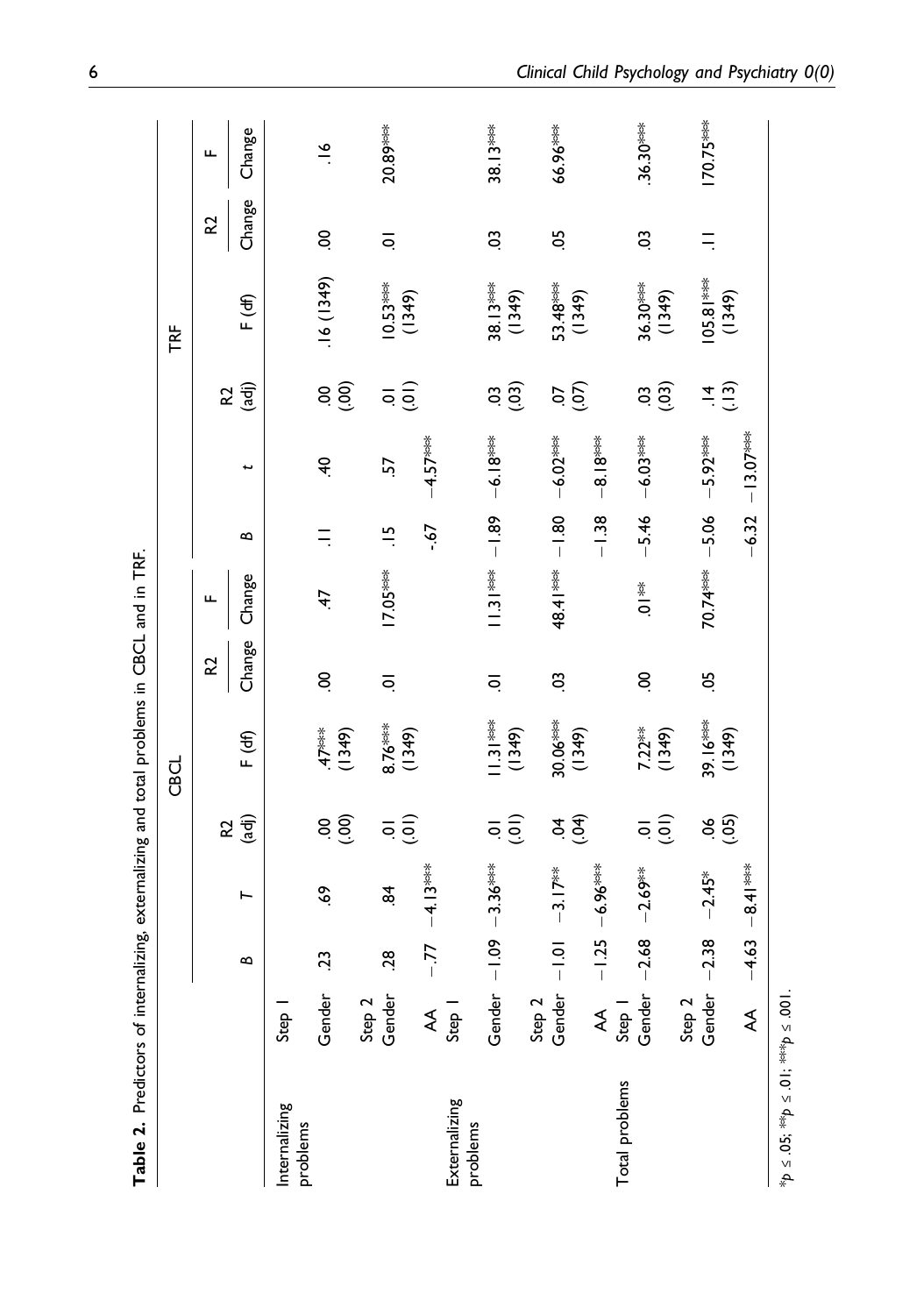### The moderation role of gender in the relation between academic achievement and internalizing, externalizing and total problems

Gender is a moderator in the relation between AA and EP and TP measured using parents report  $(R^2)$ change = .003,  $F = 4.39$  (1346),  $p = .036$ ;  $R^2$  change = .004,  $F = 5.99$  (1346),  $p = .015$ , respectively) (see [Table 3](#page-7-0)). In both cases there is a significant probability of the effect be observed in the population because zero was not included in the CIs, indicating that the moderator role of gender is significantly different from zero at  $p < .050$  (two tailed). AA has a larger impact in externalizing and TP in boys, when compared to girls  $(\beta = -1.58, SE = .24, t = -6.62, p \le 0.000, LLCI = -2.05, UPCI$  $= -1.11$  vs.  $\beta = -.82$ ,  $SE = .27$ ,  $t = -3.02$ ,  $p = .003$ , LLCI =  $-1.35$ , UPCI =  $-.29$ ;  $\beta = -.81$ ,  $SE =$  $.73, t = -7.95, p \le 0.000$ , LLCI =  $-7.25$ , UPCI =  $-4.38$  vs.  $\beta = -3.10$ ,  $SE = .83$ ,  $t = -3.72$ ,  $p \le 0.001$ , LLCI =  $-4.73$ , UPCI =  $-1.47$ , respectively) as observed in [Figures 1](#page-8-0) and [2](#page-8-1). In the case of IP, the model is marginally significant ( $R^2$  change = .002,  $F = 2.83$  (1346),  $p = .093$ ), and zero was included in the CIs, indicating that the moderator role of gender is not significantly different from zero at  $p < .050$  (two tailed).

Gender is a moderator in the relation between AA and EP and TP measured using teachers report  $(R^2 \text{ change} = .006, F = 9.18 \text{ (1346)}, p = .003; R^2 \text{ change} = .006, F = 9.81 \text{ (1346)}, p = .002,$ respectively) (see [Table 3\)](#page-7-0). In both cases there is a significant probability of the effect be observed in the population because zero was not included in the CIs, indicating that the moderator role of gender is significantly different from zero at  $p < .050$  (two tailed). In the case of EP, AA has a larger impact for boys than for girls  $(\beta = -1.83, SE = .22, t = -8.17, p \le .000, LLCI = -2.27, UPCI = -1.39$  vs.  $\beta$  $= -.80$ ,  $SE = .26$ ,  $t = -3.14$ ,  $p = .002$ , LLCI =  $-1.30$ , UPCI =  $-.30$ , respectively), as observed in [Figure 1](#page-8-0). For TP there is a similar effect for boys and girls  $(\beta = -7.65, \text{SE} = .64, t = -11.9, p \leq .001,$ LLCI =  $-8.91$ , UPCI =  $-6.39$  vs.  $\beta = -4.60$ ,  $SE = .73$ ,  $t = -6.30$ ,  $p \le .000$ , LLCI =  $-6.04$ , UPCI =  $-3.17$ , respectively), as shown in [Figure 2](#page-8-1). In the case of IP, the moderation effect is not significant  $(R^2 \text{ change} = .000, F = .27 (1346), p = .601).$ 

### **Discussion**

The association between AA and EBP has been proposed in the literature. However, few studies focus on AA as a predictor of psychopathological symptoms in school-aged children or adolescents, and the moderating role of child and adolescent's gender in this association was not yet considered. The present study aimed to explore the association between AA and EBP, assessed by teachers and parents, including the moderation role of gender in this association.

AA was negatively associated with IP, EP, and TP, assessed by both parents and teachers. Results show that gender is a significant predictor of EP and TP assessed by parents and teachers, with boys presenting more problems than girls, as reported by previous research (e.g. [Rescorla et al., 2012](#page-11-14)). When AA was added to the regression model, the percentage of explained variance was significantly higher, also accounting for IP.

These results underscore the importance of academic performance when studying EBP. In fact, school performance has a generalized influence in psychopathological symptoms from 6 to 15 years old, consistently with previous research ([Sijtsema et al., 2014](#page-11-4); [Weidman, Augustine et al., 2015](#page-12-1); [Zhang et al., 2019](#page-12-2)). Furthermore, the results provide additional support to the academic incompetence hypothesis ([Moilanen et al., 2010](#page-11-6)), while showing that problems in academic performance impact internalizing and externalizing symptoms.

Considering the influence of gender, and the larger contribution of AA in predicting EP and TP in our sample, a moderation hypothesis was tested, using gender as the moderator of the association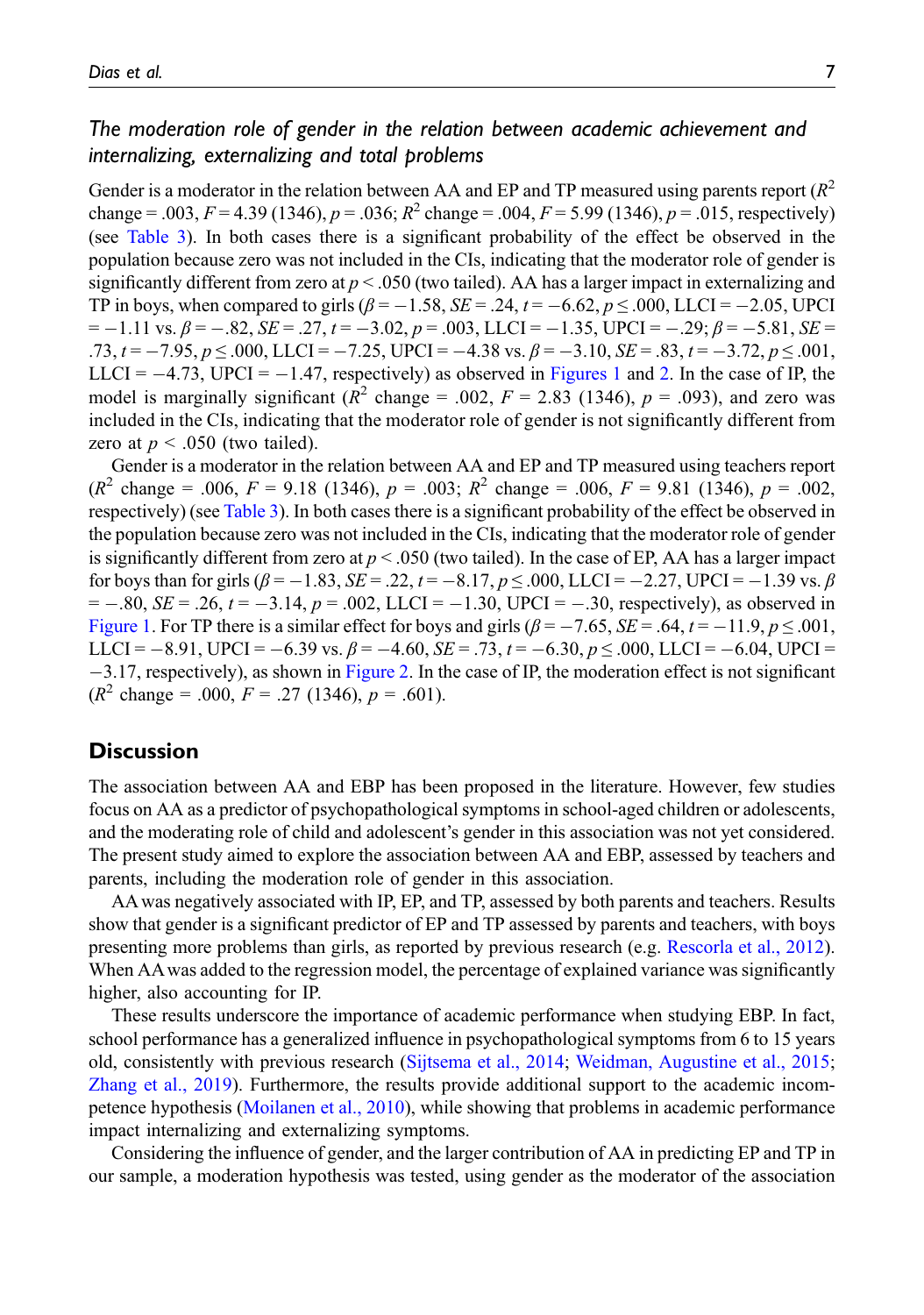<span id="page-7-0"></span>

|  |             | 95%<br>Cl                     | Upper<br>Lower<br>$F$ (df)<br>R <sup>2</sup> | $-38$<br>$-95$<br>$-4.51***$ 0.02 20<br>(1346) | $-36$  | $rac{6}{7}$<br>$-43$  | ミデ<br>$-1.67$<br>38.93 *** | (1346)   | $-1.22$<br>$-2.39$ | 1.69<br>ەد     | $-5.24$<br>$-7.14$<br>$74.27***$<br>(1346)                | $-3.40$<br>$-6.75$ | 4.95<br>$\frac{4}{1}$ |
|--|-------------|-------------------------------|----------------------------------------------|------------------------------------------------|--------|-----------------------|----------------------------|----------|--------------------|----------------|-----------------------------------------------------------|--------------------|-----------------------|
|  | ĨĚ          |                               | ÷                                            |                                                | 57     | 52                    | $-7.92***.08$              |          | $-6.06***$         | $3.03**$       | $-12.80***$ . 14                                          | $-5.96***$         | $3.13**$              |
|  |             |                               | SE                                           | $\frac{15}{2}$                                 | 26     | $\tilde{\mathcal{E}}$ | $\overline{a}$             |          | 90                 | $\ddot{3}$     | 48                                                        | 85                 | 56                    |
|  |             | Unstandardized<br>Coefficient | Β                                            | $-66$                                          |        | $\ddot{=}$ $\ddot{=}$ | $-1.34$                    |          | $-1.80$            | 1.03           | $-6.19$                                                   | $-5.08$            | 3.05                  |
|  |             | 95% CI                        | Upper                                        | م.<br>م                                        | Só     | $\overline{37}$       | $-86*$                     |          | -39                | 147            | $-3.44$                                                   | $-49$              | 4.89                  |
|  |             |                               | Lower                                        |                                                | $-37$  | $-10$                 | $-1.57$                    |          | $-1.63$            | ă.             | $-5.60$                                                   | $-4.31$            | ž.                    |
|  |             |                               | F(d)                                         | ****6C'9 10: *****66'S-1 6-1.<br>(1346)        |        |                       |                            | (1346)   |                    |                | $-8.19$ <sup>***</sup> .06 28.20 <sup>***</sup><br>(1346) |                    |                       |
|  | <b>CBCL</b> |                               | k,                                           |                                                |        |                       |                            |          |                    |                |                                                           |                    |                       |
|  |             |                               |                                              |                                                | œ.     | $-68$                 | $-6.76***$ .05 21.55***    |          | $.32 - 3.18***$    | $2.10*$        |                                                           | $-2.47*$           | $2.45*$               |
|  |             |                               | SE                                           |                                                | 33     | 57                    | $\frac{8}{1}$              |          |                    | 96.            | 55                                                        | 56                 | $\equiv$              |
|  |             | Unstandardized<br>Coefficient | Β                                            | $-74$                                          | 27     |                       | $-1.22$                    |          | $-1.01$            | $\overline{5}$ | $-4.52$                                                   | $-2.40$            | <b>Z.7</b>            |
|  |             |                               |                                              | ₹                                              | Gender | Gender*AA             | ₹                          |          | Gender             | Gender*AA      | ₹                                                         | Gender             | Gender*AA             |
|  |             |                               |                                              | nternalizing<br>problems                       |        |                       | Externalizing              | problems |                    |                | Total problems                                            |                    |                       |

**Table 3.** Gender moderation role in the relation between academic achievement and internalizing, externalizing and total problems in CBCL and in TRF. Table 3. Gender moderation role in the relation between academic achievement and internalizing, externalizing and total problems in CBCL and in TRF.

 $*_{p} < .05;$   $*_{2} > .01;$   $*_{2} > .001$ . \*p < .05; \*\*p < .01; \*\*\*p ≤ .001.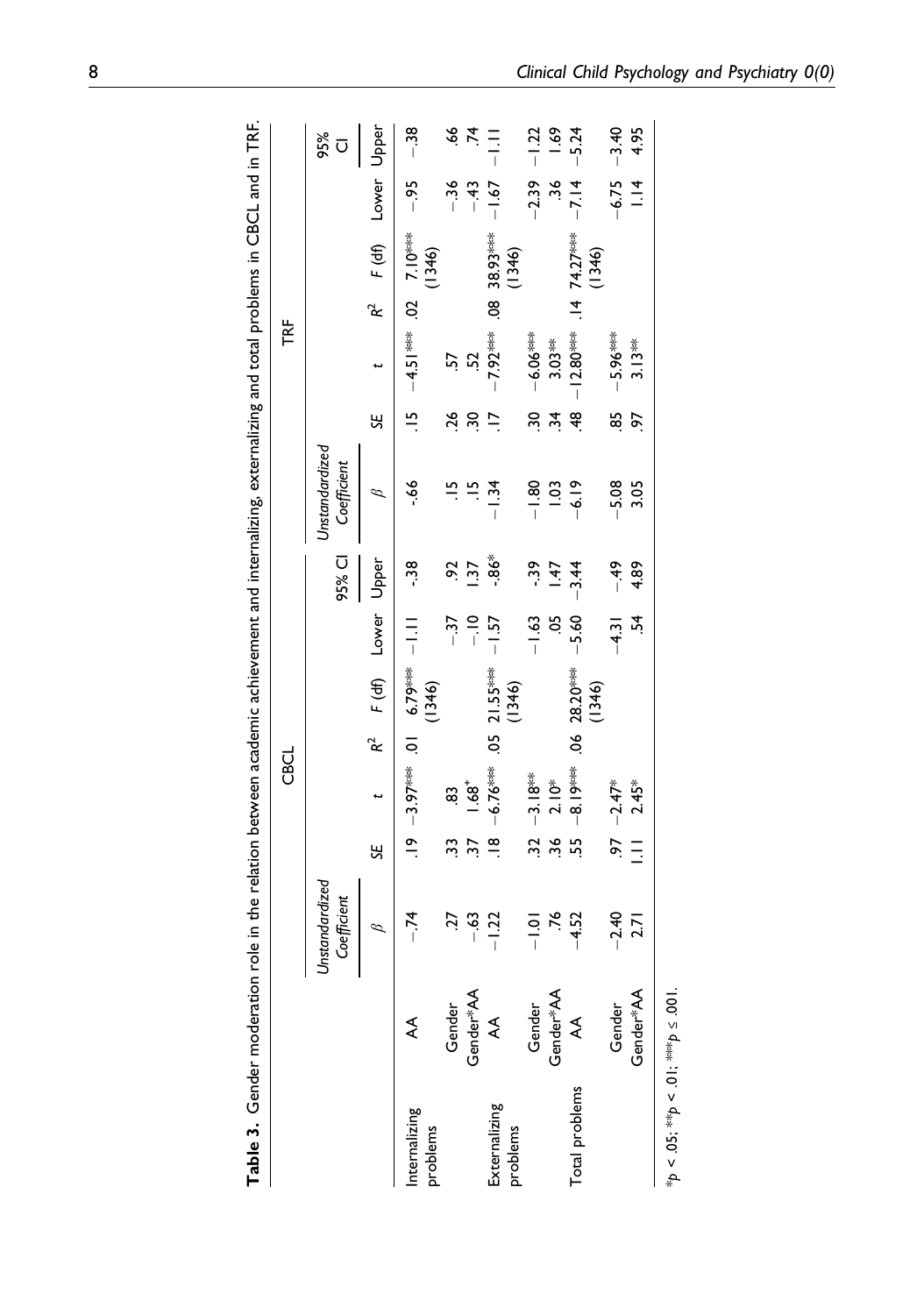

<span id="page-8-0"></span>Figure 1. Plot of the interaction between child gender and academic achievement in relation to child's externalizing problems reported on CBCL and on TRF.



<span id="page-8-1"></span>Figure 2. Plot of the interaction between child gender and academic achievement in relation to child's total problems reported on CBCL and on TRF.

between AA and EBP. Results evidence that gender moderates the relation between AA and EP and TP assessed by both parents and teachers, with AA having a higher impact in boys' EP and TP, when compared to girls. This result highlights the increased risk for boys with low AA in terms of EBP. Boys seem to be more reactive to the effect of low AA, which could be understood considering several developmental dimensions, such as the fact that boys tend to show poorer sociodevelopmental adjustment in school-age period, when compared to girls (e.g. [Gresham & Elliott,](#page-10-8) [1990](#page-10-8); [Merrell & Gimpel, 2014](#page-11-15)). This may undermine the future development of skills, such as impulse self-control or adequate cognitive-shifting, related to both academic performance and behaviour regulation.

The moderation effect is shown considering the assessment of both parents and teachers, reinforcing the idea that low AA may be a widespread risk for boys ([Moilanen et al., 2010\)](#page-11-6). Indeed, a consistent pattern of results is observed in family and school contexts, highlighting the relevance of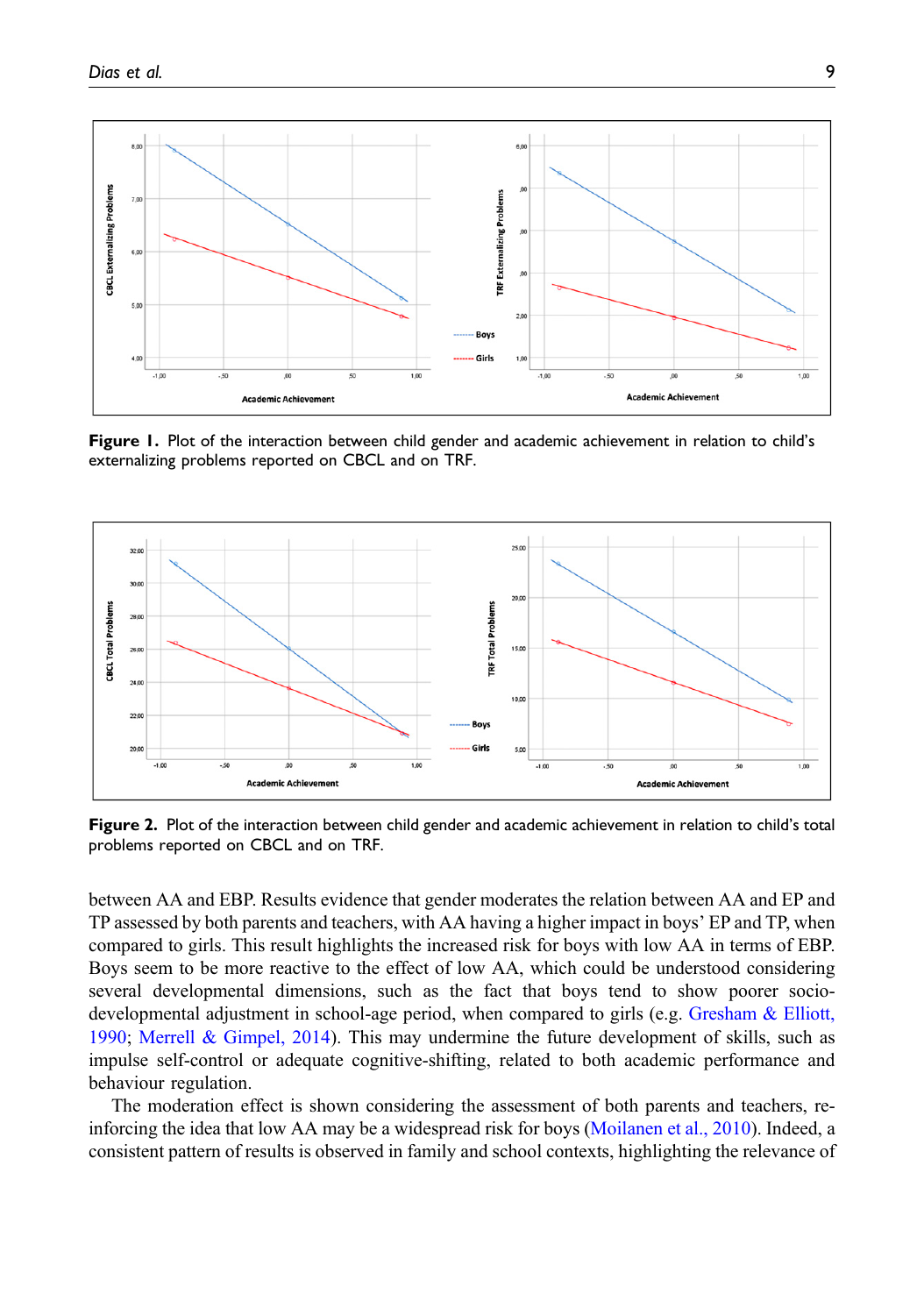these findings, considering these are the central contexts of children and adolescents' life and development.

#### Strengths, limitations and future research

The present study addressed some relevant flaws in the literature, namely by considering the presence of multiple problems, instead of focusing on a single type of problem ([Sijtsema et al.,](#page-11-4) [2014](#page-11-4)). The present study assumed the analysis of AA as a factor affecting EBP ([Verboom et al.,](#page-11-5) [2014](#page-11-5)), which has been significantly less studied than the approach that highlights the influence of EBP in AA. The nature of the sample – representative national sample, including students from public and private schools and different socioeconomic backgrounds – is also a strength of this study, allowing to consider the study's results as a robust contribution to the literature on this area. Furthermore, the assessment of EBP using parents' and teachers' reports allowed to examine these problems in the most relevant contexts of children and adolescents' life, rather than focusing only on one of these contexts, assuming that AA may impact EBP in both contexts. Finally, the role of gender, as a possible moderator in the relation between AA and EBP was tested, contributing to the scarce literature on this specific developmental variable.

Nevertheless, other variables may have a potential value in the study of the association between AA and EBP. For example, socio-emotional skills (e.g. self-esteem, self-control) and individual cognitive antecedents (e.g. inattention), could be respectively considered as a mediator and moderator in future studies. A longitudinal design could also overcome this limitation, as well as to include a developmental perspective in order to better understand the reciprocal effects between psychological well-being and school performance, and the role of gender and age in this association. Such longitudinal study would also benefit from extending data collection to secondary (15–18 years-old) school level. Furthermore, the inclusion of self-report measures (e.g. Youth Self-Report; [Achenbach et al., 2014\)](#page-10-4) could contribute to a more comprehensive approach to the assessment of EBP, particularly IP in adolescents.

#### Practical implications

This study stresses the importance to link prevention and mental health promotion with success in school, by highlighting the generalized interplay between school performance and psychological well-being. [Busch et al. \(2014\)](#page-10-9) reported that most prevention, mental health promotion, or socialemotional learning programs neglect the obvious link with AA. Accordingly, several practical implications of this study for teachers and psychology services in schools must be considered, as success in learning is central in children and adolescents' psychological functioning. First, the use of broad-band assessment instruments, with multiple informants (e.g. parents, teachers), providing a general perspective on students' emotional and behavioural problems – such as the ASEBA battery used in this study [\(Achenbach et al., 2014\)](#page-10-4) – is recommended. Secondly, a preventive approach to EBP in schools should consider a special attention to avoiding repeated academic failure. It is important that teachers try to adjust teaching/learning strategies to individual characteristics of students, their specific difficulties, as recommended by RTI models [\(Fuchs et al., 2012](#page-10-10); [Fuchs &](#page-10-11) [Vaughan, 2012](#page-10-11)). Moreover, a collaborative and integrated approach to academic, social, and emotional development is determinant, as recommended by CASEL model ([CASEL, 2020](#page-10-12)). Finally, a clinical approach with children and adolescents presenting EBP should always consider the relevance of academic performance variables in assessment and intervention.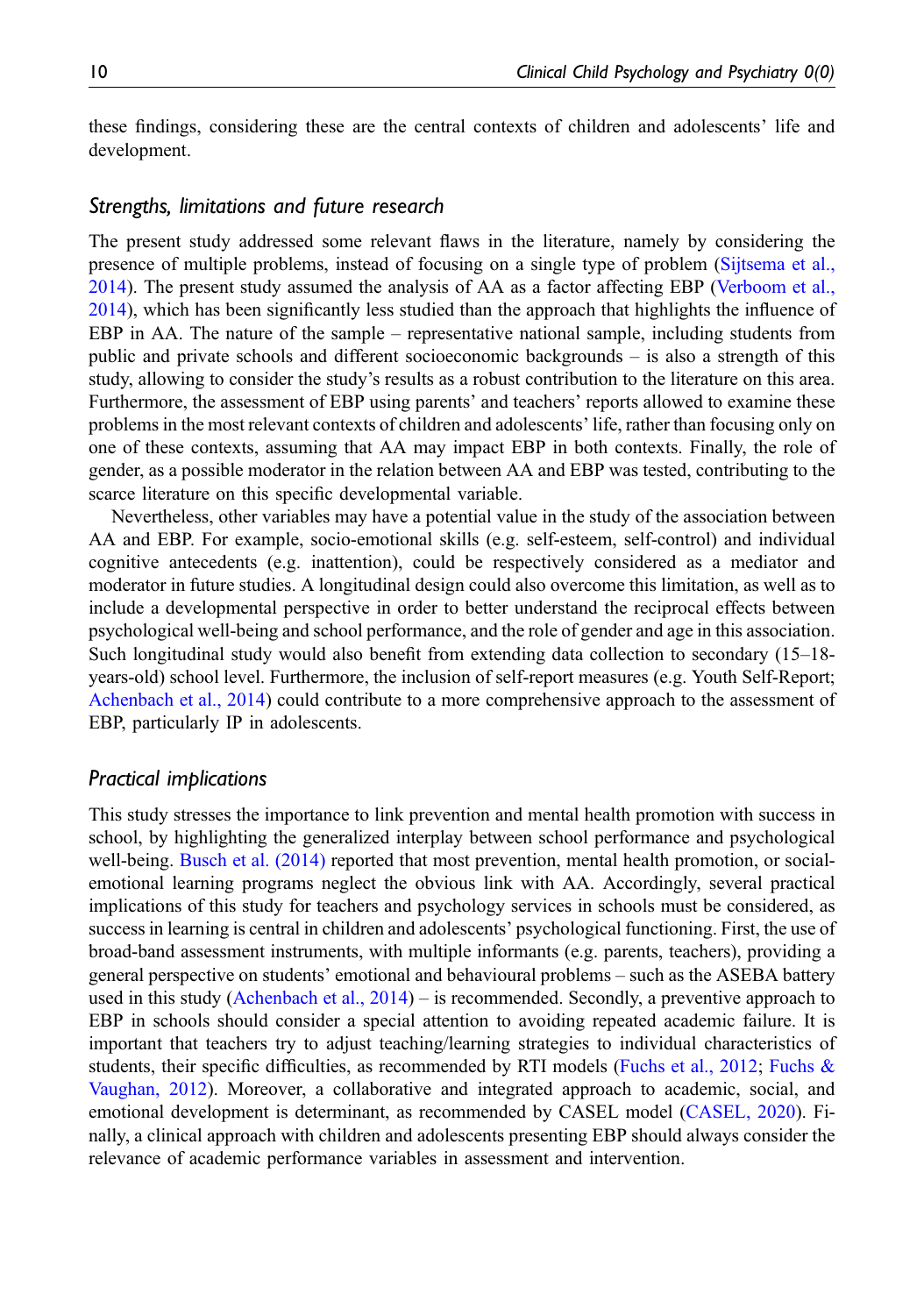#### Declaration of conflicting interests

The authors declared no potential conflicts of interest with respect to the research, authorship, and/or publication of this article.

#### Funding

The authors disclosed receipt of the following financial support for the research, autorship, and/or publication of this article: This work was supported by the Fundação para a Ciencia e a Tecnologia grant number PTDC/ ˆ PSI-PCL/105489/2008.

### ORCID iDs

Pedro Dias **D** <https://orcid.org/0000-0002-1936-5363> CarneiroAlexandra <https://orcid.org/0000-0002-7190-5304> VerissimoLurdes <https://orcid.org/0000-0002-6725-4043> FigueiredoBarbara **b** <https://orcid.org/0000-0002-8209-7445>

#### **References**

- <span id="page-10-4"></span>Achenbach, T., Rescorla, L., Dias, P., Ramalho, V., Sousa Lima, V., Machado, B., & Gonçalves, M. (2014). Manual do sistema de avaliação empiricamente validado (ASEBA) para o período pré-escolar e escolar. Psiquilibrios Edições.
- <span id="page-10-5"></span>Amaro, F. (2001). A Classificação das famílias segundo a escala de Graffar. Fundação Nossa Senhora do Bom Sucesso.
- <span id="page-10-1"></span>Brennan, L. M., Shaw, D. S., Dishion, T. J., & Wilson, M. (2012). Longitudinal predictors of school-age academic achievement: Unique contributions of toddler-age aggression, oppositionality, inattention, and hyperactivity. Journal of Abnormal Child Psychology, 40(8), 1289—1300. [https://doi.org/10.1007/](https://doi.org/10.1007/s10802-012-9639-2) [s10802-012-9639-2](https://doi.org/10.1007/s10802-012-9639-2)
- <span id="page-10-9"></span>Busch, V., Loyen, A., Lodder, M., Schrijvers, A. J. P., van Yperen, T. A., & de Leeuw, J. R. J. (2014). The effects of adolescent health-related behavior on academic performance: A systematic review of the longitudinal evidence. Review of Educational Research, 84(2), 245–274. [https://doi.org/10.3102/](https://doi.org/10.3102/0034654313518441) [0034654313518441](https://doi.org/10.3102/0034654313518441)
- <span id="page-10-12"></span><span id="page-10-3"></span>CASEL (2020). Resources: SEL background and research. <https://casel.org/resources-learn/>
- Cole, D. A. (1991). Preliminary support for a competency-based model of depression in children. Journal of Abnormal Psychology, 100(2), 181–190. <https://doi.org/10.1037/0021-843X.100.2.181>
- <span id="page-10-11"></span>Fuchs, L. S., & Vaughn, S. (2012). Responsiveness to intervention: A decade later. Journal of Learning Disabilities, 45(3), 195–203.
- <span id="page-10-10"></span>Fuchs, D., Fuchs, L. S., & Compton, D. L. (2012). Smart RTI: A next-generation approach to multi-level prevention. Exceptional Children, 78(3), 263–279.
- <span id="page-10-8"></span><span id="page-10-7"></span>Gresham, F. M., & Elliott, S. N. (1990). Social skills rating System. American Guidance Services.
- Hayes, A. F. (2013). Methodology in the social sciences. Introduction to mediation, moderation, and conditional process analysis: A regression-based approach. Guilford Press.
- <span id="page-10-0"></span>Hinshaw, S. P. (1992). Externalizing behavior problems and academic underachievement in childhood and adolescence: Causal relationships and underlying mechanisms. *Psychological Bulletin*,  $III(1)$ , 127–155.
- <span id="page-10-6"></span><span id="page-10-2"></span>IBM Corp. (2013). IBM SPSS statistics for windows, version 22.0. IBM Corp.
- Jaycox, L. H., Stein, B. D., Paddock, S., Miles, J. N. V., Chandra, A., Meredith, L. S., & Burnam, M. (2009). Impact of teen depression on academic, social, and physical functioning. Pediatrics, 124(4), 596–605. <https://doi.org/10.1542/peds.2008-3348>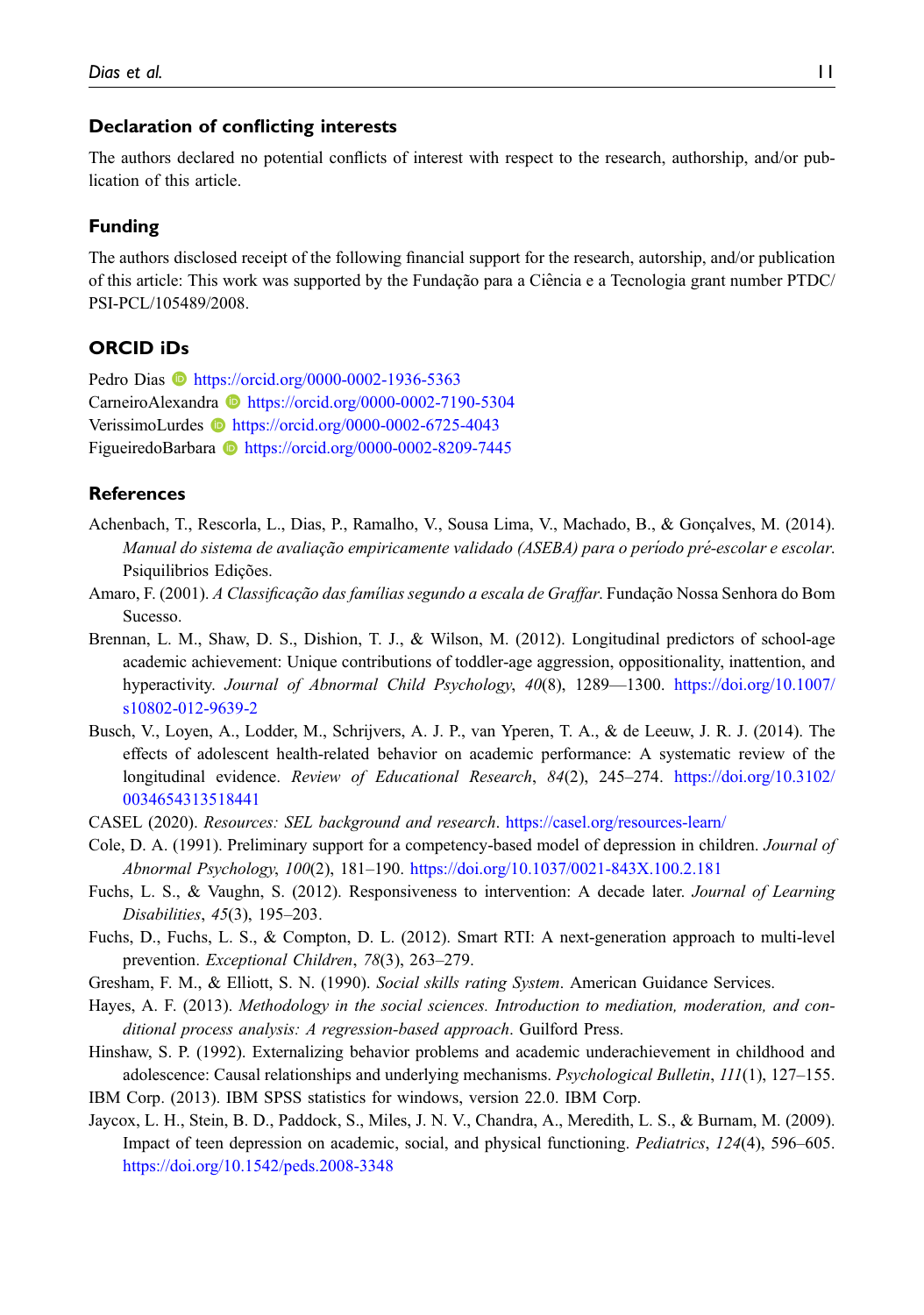- <span id="page-11-11"></span>Kulkarni, T., Sullivan, A. L., & Kim, J. (2020). Externalizing behavior problems and low academic achievement: Does a causal relation exist? Educational Psychology Review, 33(7), 1–22. [https://doi.org/](https://doi.org/10.1007/s10648-020-09582-6) [10.1007/s10648-020-09582-6](https://doi.org/10.1007/s10648-020-09582-6)
- <span id="page-11-8"></span>Lazaratou, H., Dikeos, D., Anagnostopoulos, D., & Soldatos, C. (2010). Depressive symptomatology in high school students: The role of age, gender and academic pressure. Community Mental Health Journal, 46(3), 289–295. <https://doi.org/10.1007/s10597-010-9296-2>
- <span id="page-11-2"></span>McLeod, J., Uemura, R., & Shawna, R. (2012). Adolescent mental health, behavior problems, and academic achievement. Journal of Health and Social Behavior, 53(4), 482–497. [https://doi.org/10.1177/](https://doi.org/10.1177/0022146512462888) [0022146512462888](https://doi.org/10.1177/0022146512462888)
- <span id="page-11-15"></span>Merrell, K. W., & Gimpel, G. (2014). Social skills of children and adolescents: Conceptualization, assessment, treatment. Psychology Press.
- <span id="page-11-10"></span>Miles, S., & Stipek, D. (2006). Contemporaneous and longitudinal associations between social behavior and literacy achievement in a sample of low-income elementary school children. Child Development, 77(1), 103–117. <https://doi.org/10.1111/j.1467-8624.2006.00859.x>
- <span id="page-11-6"></span>Moilanen, K. L., Shaw, D. S., & Maxwell, K. L. (2010). Developmental cascades: Externalizing, internalizing, and academic competence from middle childhood to early adolescence. Development and Psychopathology, 22(3), 635–653.
- <span id="page-11-9"></span>Qin, X., Kaufman, T., Laninga-Wijnen, L., Ren, P., Zhang, Y., & Veenstra, R. (2021). The impact of academic achievement and parental practices on depressive symptom trajectories among Chinese adolescents. Research on Child and Adolescent Psychopathology, 49(10), 1359–1371. [https://doi.org/10.1007/s10802-](https://doi.org/10.1007/s10802-021-00826-9) [021-00826-9](https://doi.org/10.1007/s10802-021-00826-9)
- <span id="page-11-14"></span>Rescorla, L. A., Ivanova, M. Y., Achenbach, T. M., Begovac, I., Chahed, M., Drugli, M. B., & Zhang, E. Y. (2012). International epidemiology of child and adolescent psychopathology: 2. Integration and applications of dimensional findings from 44 societies. Journal of the American Academy of Child and Adolescent Psychiatry, 51(12), 1273–1283.
- <span id="page-11-7"></span>Roeser, R., Eccles, J., & Strobel, K. (1998). Linking the study of schooling and mental health: Selected issues and empirical illustrations at the level of the individual. Educational Psychologist, 33(4), 153–176.
- <span id="page-11-12"></span>Rutter, M., & Sroufe, L. A. (2000). Developmental psychopathology: Concepts and challenges. *Development* and Psychopathology, 12(3), 265–296.
- <span id="page-11-0"></span>Ryan, R. M., & Deci, E. L. (2009). Promoting self-determined school engagement: Motivation, learning, and well-being. In K. R. Wentzel, & A. Wigfield (Eds.), *Handbook on motivation at school* (pp. 171–196). Routledge.
- <span id="page-11-3"></span>Saleem, S., & Mahmood, Z. (2012). Relationship between EBP and school performance of adolescents. FWU Journal of Social Sciences, 2(6), 187–193.
- <span id="page-11-4"></span>Sijtsema, J., Verboom, C., Penninx, B., Verhulst, F., & Ormel, J. (2014). Psychopathology and academic performance, social wellbeing, and social preference at school: The TRAILS study. Child Psychiatry and Human Development, 45, 273–284. <https://doi.org/10.1007/s10578-013-0399-1>
- <span id="page-11-13"></span>Somers, J. A, Borelli, J. L, & Hilt, L. M. (2020). Depressive symptoms, rumination, and emotion reactivity among youth: Moderation by gender. Journal of Clinical Child & Adolescent Psychology, 49(1), 106–117. <https://doi.org/10.1080/15374416.2018.1466304>
- <span id="page-11-1"></span>Steinmayr, R., Crede, J., McElvany, N., & Wirthwein, L. (2016). Subjective well-being, test anxiety, Academic achievement: Testing for reciprocal effects. Frontiers in Psychology, 652), 1994. [https://doi.org/10.3389/](https://doi.org/10.3389/fpsyg.2015.01994) [fpsyg.2015.01994](https://doi.org/10.3389/fpsyg.2015.01994)
- <span id="page-11-5"></span>Verboom, C., Sijtsema, J., Verhulst, F., Penninx, B., & Ormel, J. (2014). Longitudinal associations between depressive problems, academic performance, and social functioning in adolescent boys and girls. Developmental Psychology, 50(1), 247–257. <https://doi.org/10.1037/a0032547>